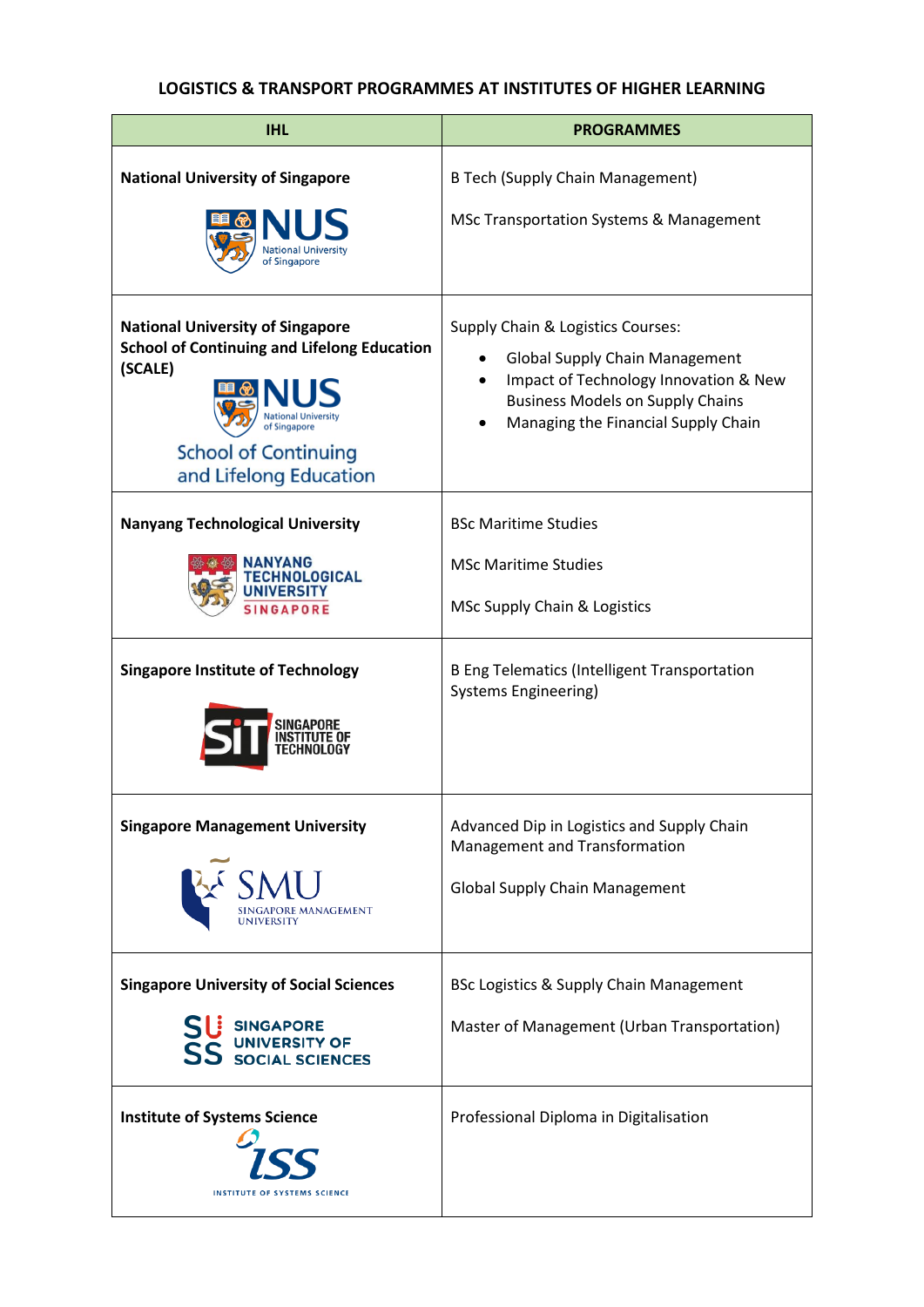| <b>IHL</b>                              | <b>PROGRAMMES</b>                                                                     |
|-----------------------------------------|---------------------------------------------------------------------------------------|
| <b>Temasek Polytechnic</b>              | Dip Logistics & Operations Management                                                 |
| <b>@Temasek</b><br>POLYTECHNIC          | Dip Aviation Management                                                               |
|                                         | Supply Chain Professional Development (SCPD)<br>Modules (jointly with CILT Singapore) |
| <b>Republic Polytechnic</b>             | Dip Supply Chain Management                                                           |
| <b>REPUBLIC</b><br>POLYTECHNIC          | Specialist Dip Supply Chain Management                                                |
| <b>Nanyang Polytechnic</b>              | Specialist Dip Supply Chain Management                                                |
| NP NANYANG                              |                                                                                       |
| <b>Ngee Ann Polytechnic</b>             | Dip Business Practice<br>(International Supply Chain Management)                      |
| NGEE ANN                                |                                                                                       |
| <b>Singapore Polytechnic</b>            | Dip Maritime Business                                                                 |
| SINGAPORE S                             | Dip (Conversion) Supply Chain Management &<br>Innovation                              |
| <b>PSB Academy</b>                      | Dip Global Supply Chain Management<br>(jointly with CILT Singapore)                   |
| <b>Institute of Technical Education</b> | <b>Nitec Logistics Services</b>                                                       |
|                                         | Higher Nitec International Logistics                                                  |
| <b>Institute of Technical Education</b> | <b>Higher Nitec Maritime Business</b>                                                 |
|                                         | Dip Logistics & Supply Chain Management                                               |